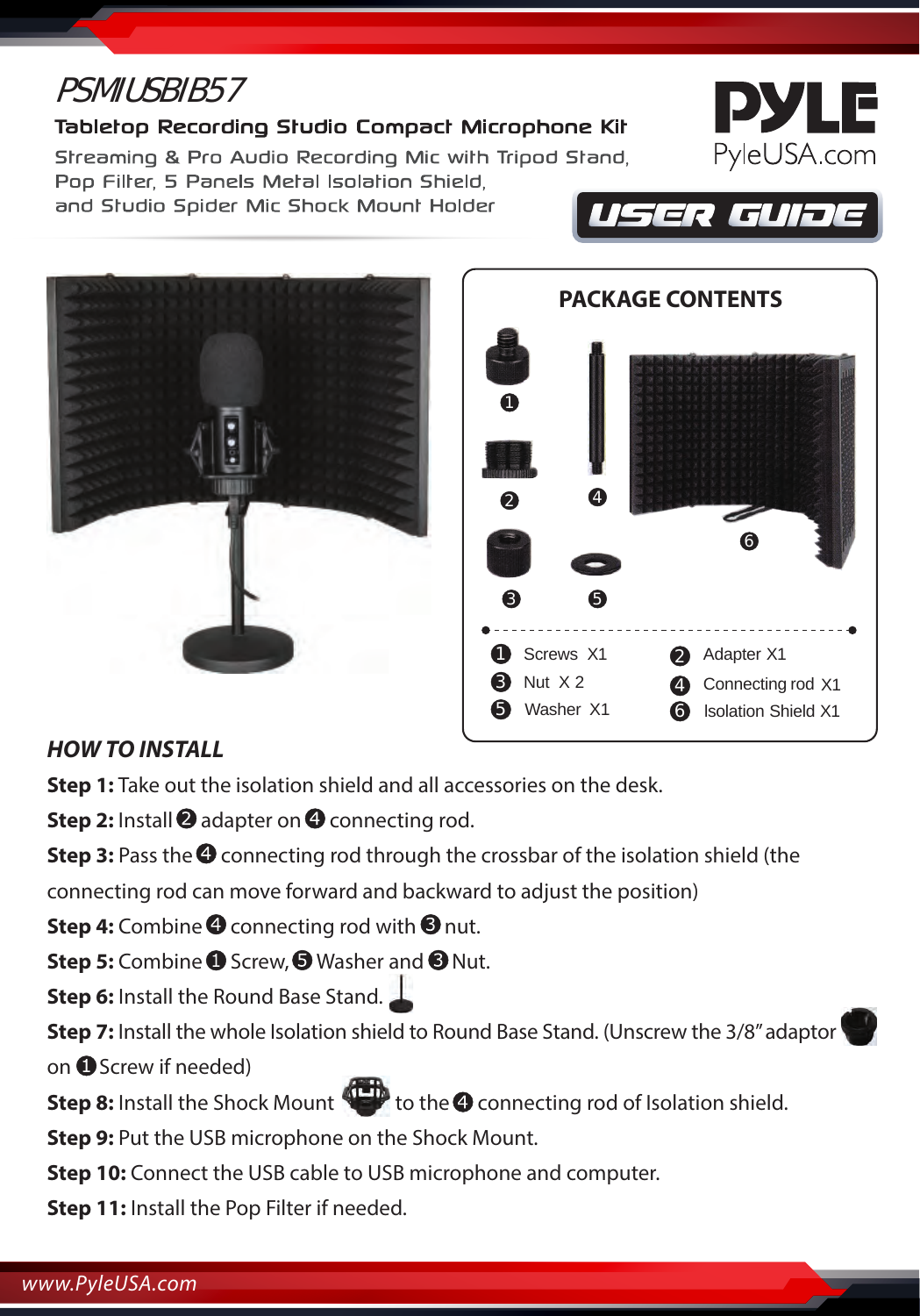

## *SIMPLE USE OF STANDS*







*Questions? Issues?* We are here to help! Phone: **(1) 718-535-1800** Email: **support@pyleusa.com**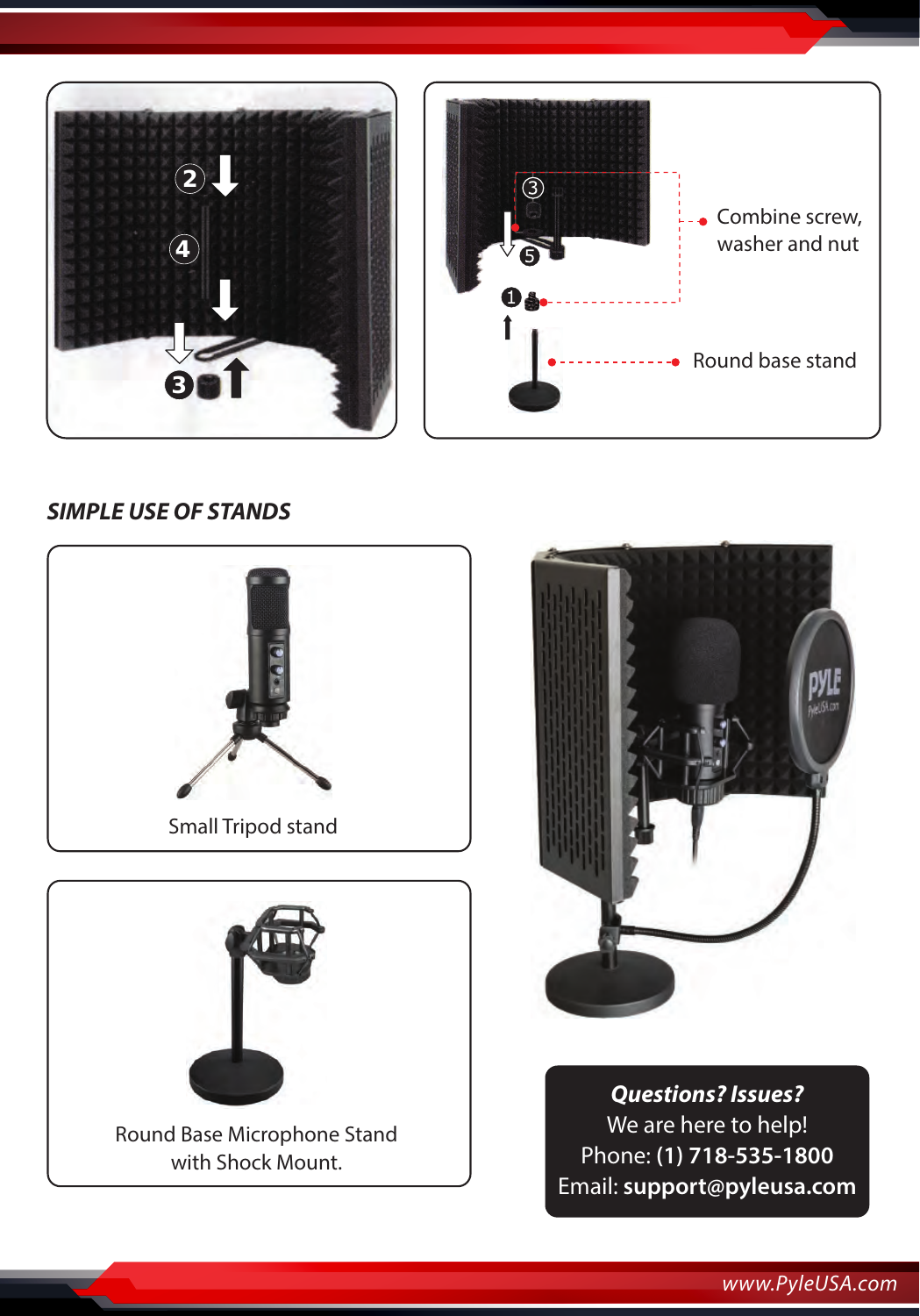## **INSTRUCTIONS Functional Diagram:**



#### **Computer Settings**

Please connect the USB mic to computer with provided cable, the driver will be installed automatically. No need to install other driver.

## **KNOBS INTRODUCTION**

#### **ECHO Knob**

Use this knob to control the Echo volume. To produce various effects to meet the needs of different customers

#### **Volume Knob**

Use this knob to control the microphone volume. To avoid excessive ambient noise, please do not rotate it to the maximum.

#### **Noise Reduction/MUTE button**

Press the button to turn on the noise reduction or MUTE function, short press to turn on "**MUTE**", the red light  $\sqrt[k]{n}$  blinks continuously.

Press and hold to turn on the "**Noise Reduction**", the red light  $\sqrt{\cdot}$  is lit.

#### **Monitor Jack**

Headphones and audio output monitor jack.

## **Isolation Shield Technical Specs:**

- Acoustic foam thickness: 1.6" (4cm)
- Number of Panels: 5 Panels
- Microphone Connector Type: Standard, 5/8'' Adapter Construction
- Construction Materials: Reinforced Steel, Acoustic Foam
- Adjustable Microphone Depth Distance: 0.4" to 2" -inches
- Folded Dimensions (W x H x D): 6.5" x 11.4" x 6.3" -in.
- Open Dimensions (W x H): 22.83" x 11" -in.